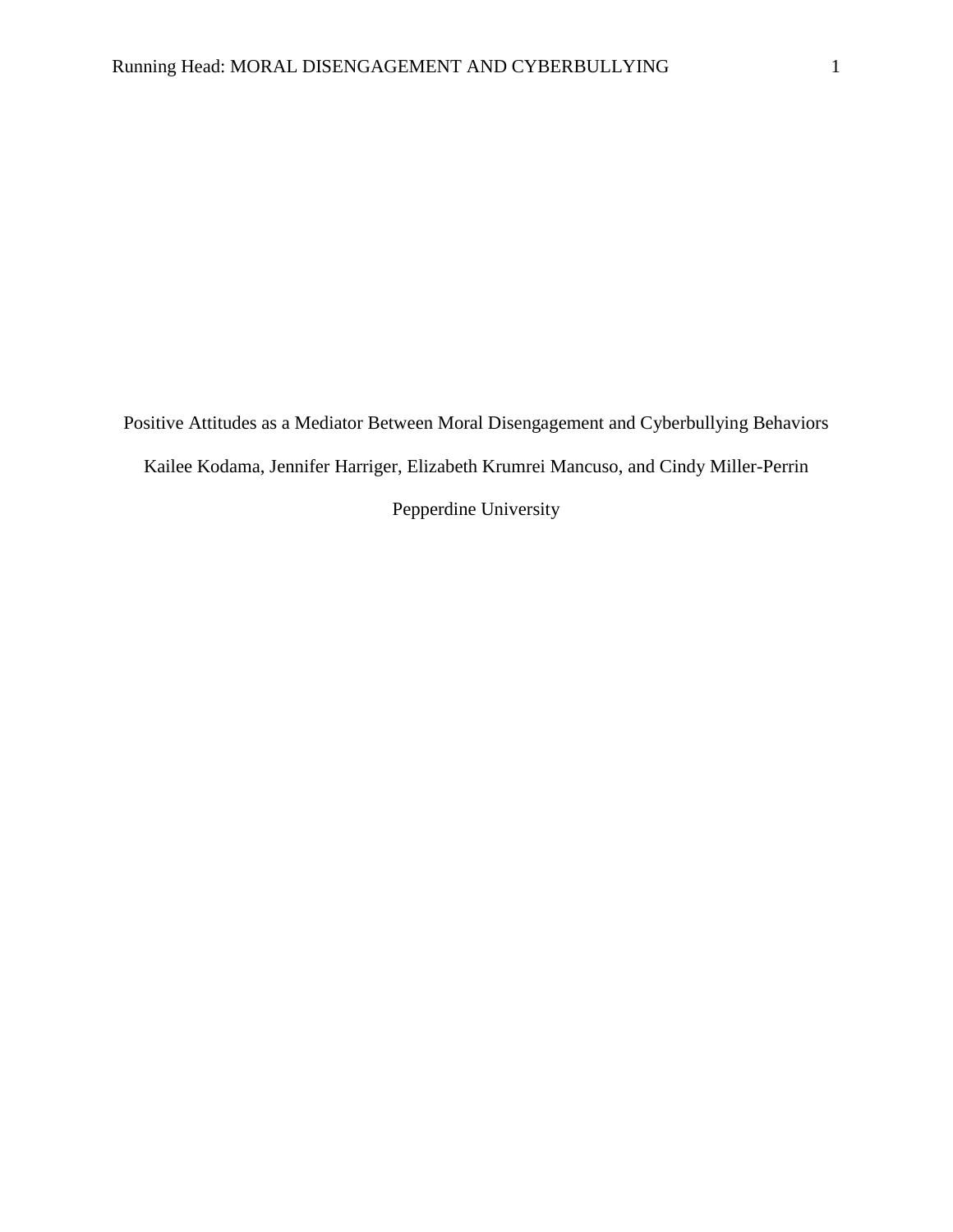#### Abstract

**Objective.** The current study examined whether (1) higher moral disengagement scores would be positively correlated with higher frequencies of engaging in cyberbullying, (2) positive attitude scores would be positively correlated with higher frequencies of engaging in cyberbullying, and (3) positive attitudes towards cyberbullying would mediate links between moral disengagement and frequency of engaging in cyberbullying.

**Method.** Three surveys, the Mechanisms of Moral Disengagement Scale (MMD), Cyberbullying Perpetration Measure (CPM), and Positive Attitudes towards Cyberbullying Questionnaire (PATC) were administered to 114 undergraduate students.

**Results.** Correlational analysis indicated significant positive correlations between PATC and CPM scores ( $r = .442$ ,  $p < .01$ ), CPM and MMD scores ( $r = .199$ ,  $p < .05$ ) and MMD and PATC scores ( $r = .591$ ,  $p < .01$ ). Therefore all preconditions for mediation analysis were met. Several regression analyses were conducted to determine the mediation effects of positive attitudes toward cyberbullying on the relationship between cyberbullying behaviors, moral disengagement, and sex.

- 1. Moral disengagement regressed onto cyberbullying behaviors with statistical significance, indicating there was a relationship that could be mediated  $(R = .246, p)$  $< .05)$
- 2. Moral disengagement also regressed significantly onto positive attitudes toward cyberbullying, establishing a link between the two predictors  $(R = .596, p < .001)$ .
- 3. A large, positive correlation was found between self-reported cyberbullying behavior in college students and the optimal linear combination of predictors  $(R = .462, p)$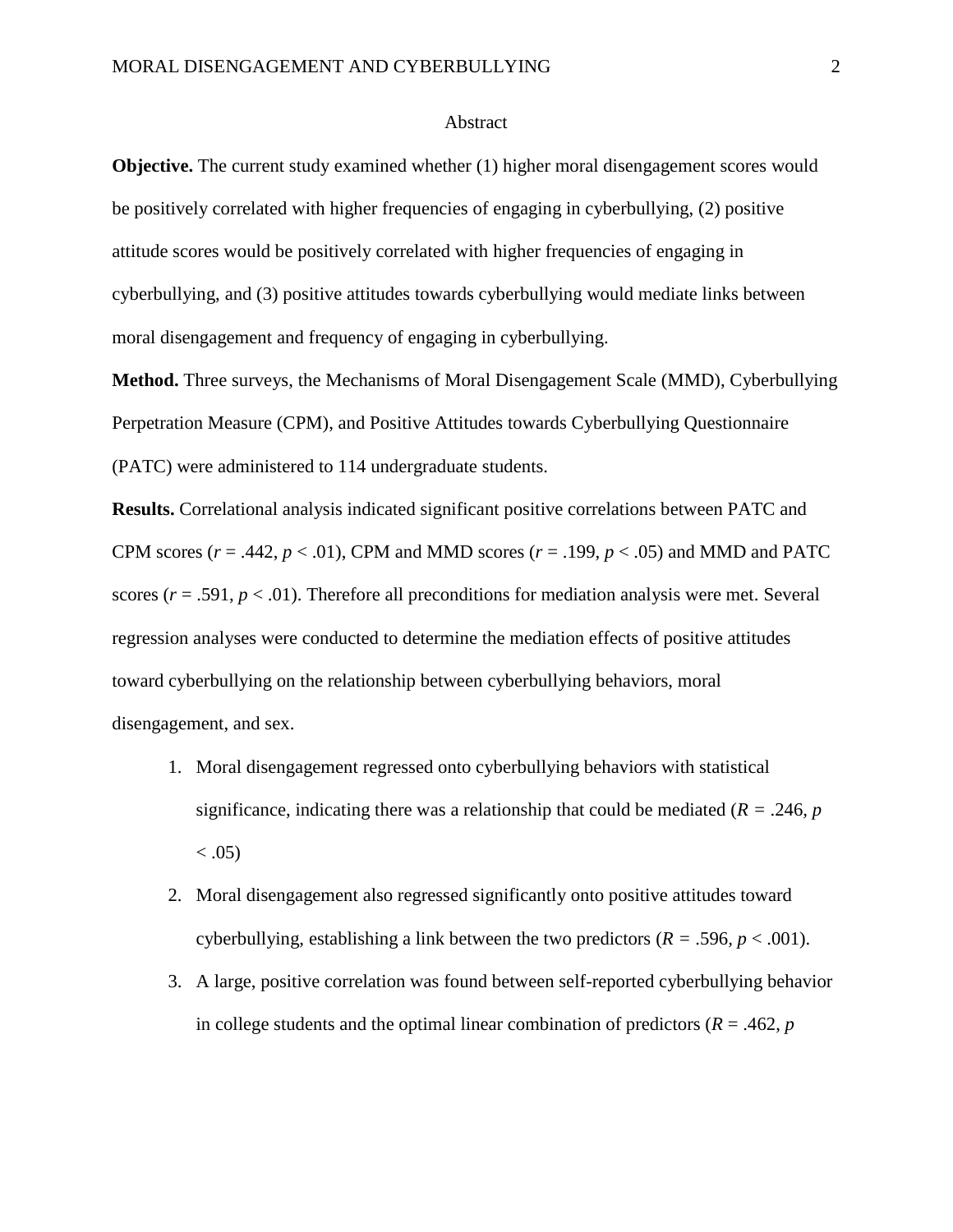< .001), such that as self-reported cyberbullying behaviors increased, so did positive attitudes towards cyberbullying and moral disengagement.

4. In the final regression model, moral disengagement was not statistically significant (*B =* -.041, *p =* .250), resulting in complete mediation by positive attitudes toward cyberbullying.

**Implications.** While previous research has shown moral disengagement to be a potential factor in reasons for cyberbullying perpetration behaviors, the current study found that moral disengagement required positive attitudes toward cyberbullying in order to evoke higher rates of cyberbullying. As there is relatively little research examining the relationship between cyberbullying behaviors, moral disengagement, and positive attitudes towards cyberbullying, future research would do well to further investigate these links. Concerning educational bullying prevention and awareness programs, program developers are advised to target attitude change and to include information regarding moral disengagement and its potentially harmful effects. *Keywords*: Cyberbullying; Moral Disengagement; Positive Attitudes; Bullying; Technology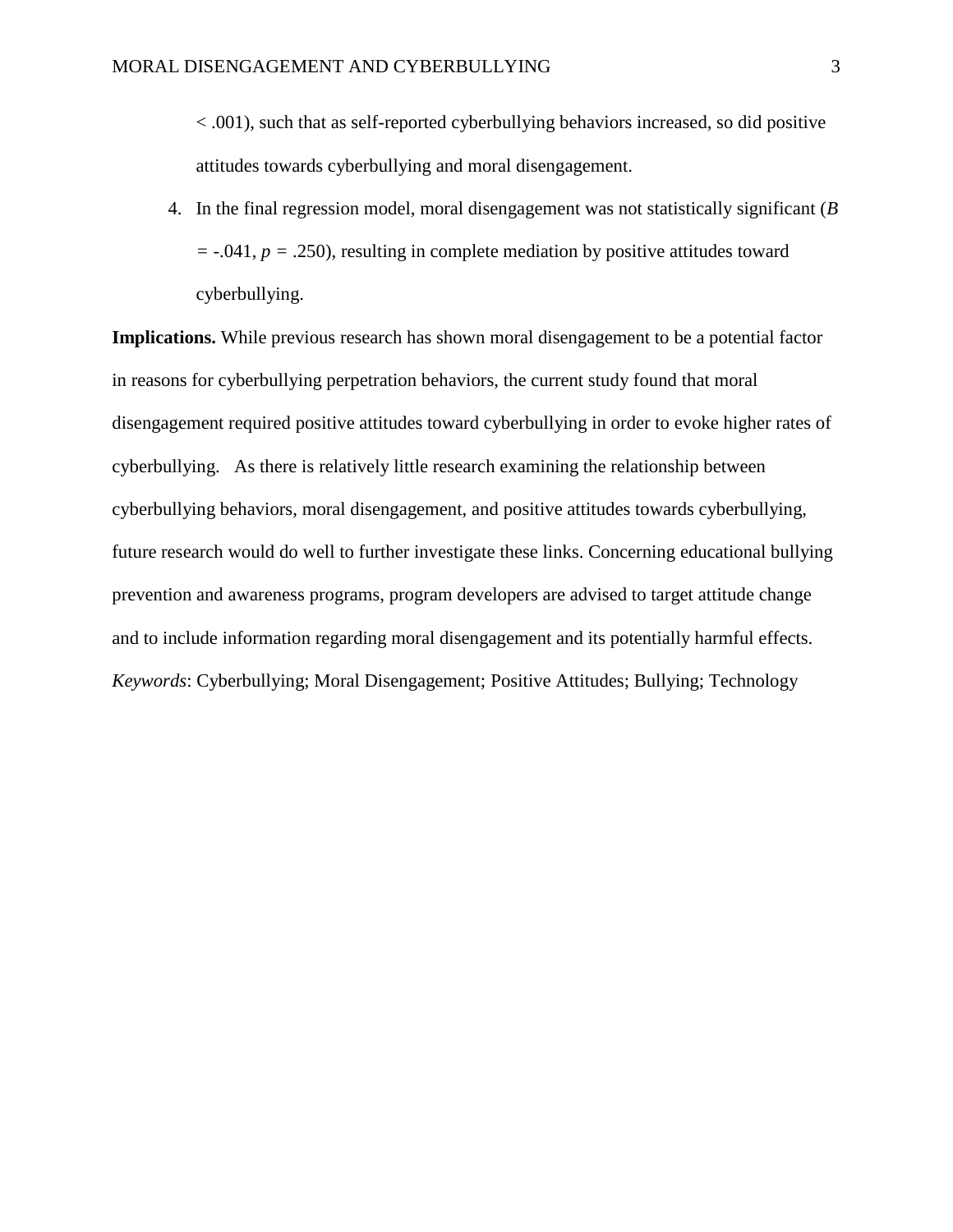Moral Disengagement as a Mediator between Positive Attitudes and Cyberbullying Behaviors

With the fast paced development of the internet, an array of new communication venues have arisen via social media and electronic devices (Whittaker & Kowalski, 2015). Younger generations quickly adapt to rapid advancements in technology, in some cases allowing them to abuse new technologies that lack proper systems for monitoring these interactions. Cyberbullying is one such common form of problematic peer interactions. Though the number of children who are victims of cyberbullying varies across studies—anywhere from 11% to 25% of children report such interactions—cyberbullying has indisputably become a prevalent problem (Kowalski & Limber, 2007; Ortega et. al, 2009; Wachs, 2012; Williams & Guerra, 2007). In response, the past fifteen years have seen a dramatic increase in the amount of literature concerning cyberbullying and its potential effects, especially in prepubescent through teenage years. The current study aims to develop the research regarding less studied areas of cyberbullying, including perpetration behaviors among college students.

Previous research has examined the various platforms used for cyberbullying purposes. Menesini, Nocentini, and Calussi (2011) found that the most severe types of cyberbullying include rude and inappropriate photos or messages, particularly to private online accounts. However it was noted that even less severe acts, such as insults in chatrooms, can become detrimental if committed repeatedly over time. Whittaker and Kowalski (2015) also concluded that the highest instances of cyberbullying occur over social media, specifically Facebook. On Facebook, inter-peer cyberbullying was the most common form of cyberbullying. However, the majority of inappropriate comments on other social media websites were sent anonymously. This may be indicative of specific environmental circumstances which contribute to cyberbullying perpetration: cyberbullying seems to occur more frequently in atmospheres where there is limited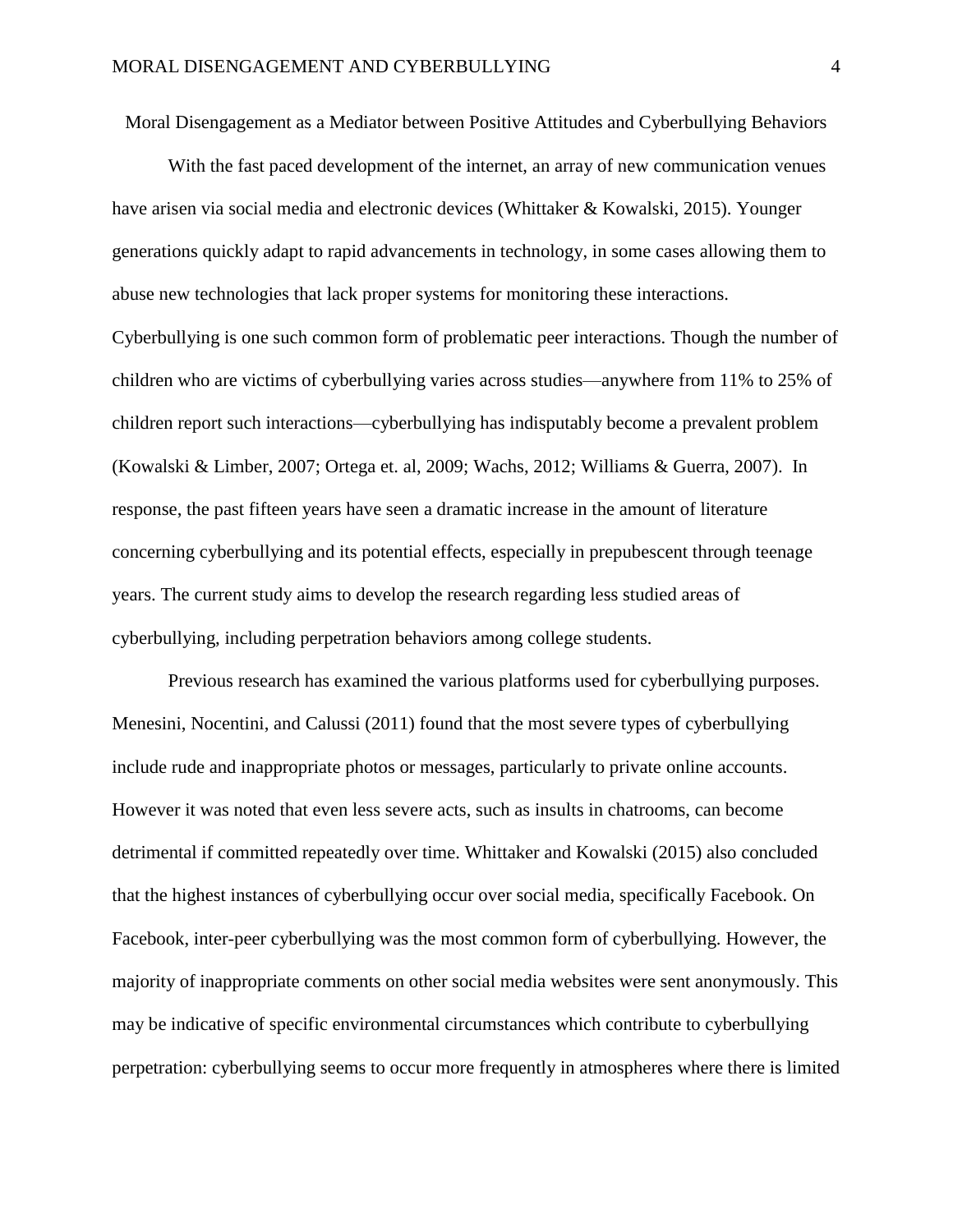personal interaction with other users and where the repercussions of inciting actions are not witnessed by the cyberbully. By distancing himself from the recipient's emotional reaction, the cyberbully dehumanizes his victim (Bandura, Barbaranelli, Caprara, & Pastorelli, 1996).

Potentially influential longitudinal predictors of cyberbullying include the amount of time spent online and participation in anti-social behaviors both on and offline (Sticca, Ruggieri, Alsaker, & Perren, 2013). Given the specific circumstances under which cyberbullying occurs, one goal of the current study is to identify explicit characteristics of individuals who tend to participate in cyberbullying.

Research on cyberbullying is important in part because the effects of cyberbullying, as well as traditional bullying, can be detrimental to an individual's emotional, mental, and physiological well-being. Negative emotions, such as anger, stress, and depression, were reported by victims of both traditional and cyberbullying (Ortega et al., 2009). Hansen, Hogan, and Persson (2011) also found that victims' mental health deteriorated, regardless of the frequency of bullying. Studies have also shown a decline of victims' physical health, including symptoms such as sore throats, nausea, colds, and coughs (Wolke, Woods, Bloomfield, & Karstadt, 2001), lower cortisol levels—indicative of a depressed mood and low energy (Hansen, Hogan, & Persson, 2011)—and heightened C-reactive protein levels into adulthood, which are associated with increased risks of heart disease, stroke, and diabetes (Copeland et al., 2014). In order to prevent further development of such symptoms, it has become necessary to understand and eliminate bullying of all forms.

# **Traditional Bullying vs. Cyberbullying**

Numerous studies have compared cyberbullying behaviors with those of traditional bullying in order to explore the commonalities and differences in areas such as victim-bully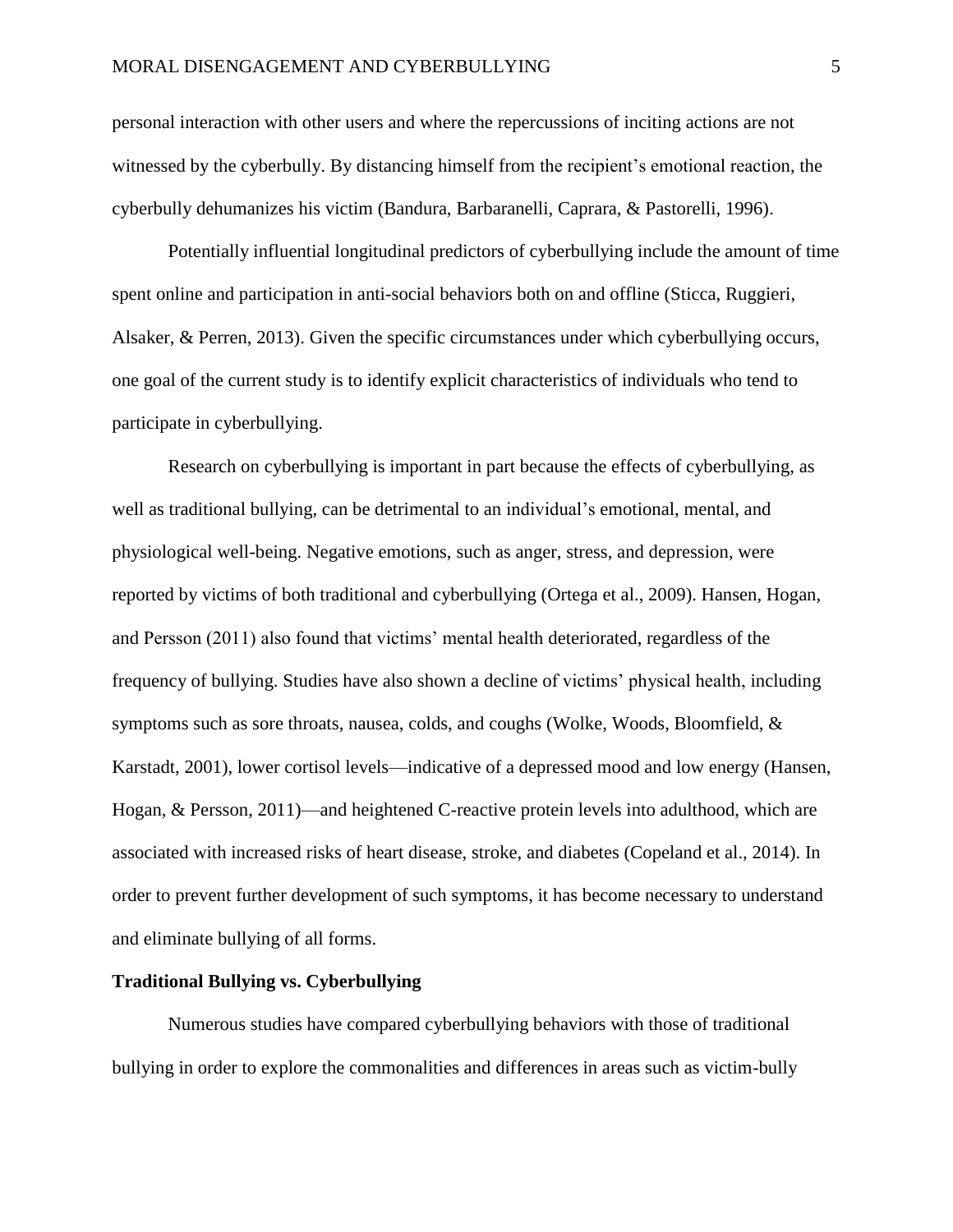relationships, differences in perpetration styles, reasons for perpetration, and subsequent victim behaviors and pathology. There has been an increasing trend in cyberbullying participation and victimization over the past decade, yet the specific ratio of perpetrators to victims tends to vary based on a school's location, demographics, and socioeconomic status (Wachs, 2012). These studies indicate that while cyberbullying experiences were recorded less frequently than traditional bullying—traditional bullying tends to happen twice as often—over time recorded cyberbullying instances have grown quickly in comparison to traditional bullying (Williams & Guerra, 2007; Wachs, 2012). Traditional bully-victim statuses tend to carry over into cyberbullying situations as well, meaning that the bullying continues long after a victim has left school premises (Wachs, 2012).

Cyberbullying differs from the two forms of traditional bullying, verbal and physical, as it occurs via a form of communication removed from another person's physical space and lacks face-to-face contact, excluding what occurs over video conferencing mediums (Mancilla-Caceres, Espelage, & Amir, 2014). While certain characteristics of cyberbullying tend to reflect those of verbal bullying, not all the behavioral theories which establish reasons for traditional bullying are relevant to cyberbullying. In fact, due in part to differences in environment and decreased levels of peer influence, reasons for cyberbullying perpetration have been postulated to differ almost entirely from those of physical or verbal bullying (Wachs, 2012; Williams & Guerra, 2007). Because cyberbullies tend to experience less remorse or guilt after perpetrating, it is possible that cyberbullies engage in dissociative tactics, such as moral disengagement, which are suited to the online environment, in ways that traditional bullying is not (Wachs, 2012). Yet, a defined understanding of reasons for cyberbullying behaviors is currently lacking.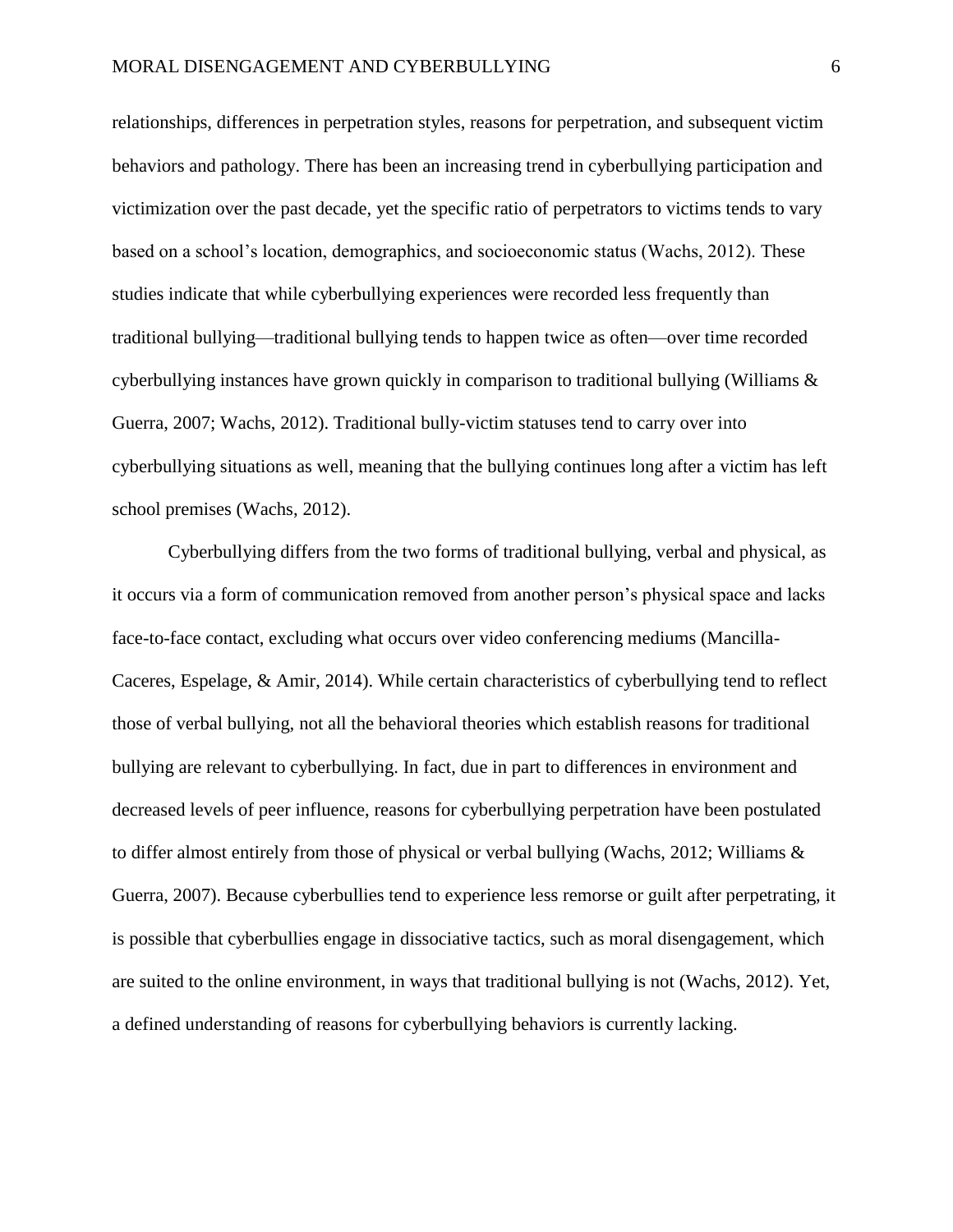Despite their differences, both cyberbullying and traditional bullying have been deemed immoral behaviors (Valliancourt, Hymel, & McDougall, 2003) and are preventable given correct instruction (Ross & Horner, 2014). Multiple preventative programs have been established to assist children in understanding how bullying is a breach of moral character. However, these programs still focus largely on traditional forms of bullying, leaving the topic of cyberbullying unaddressed (Ross & Horner, 2014; Williams & Guerra, 2007). These programs would do well to incorporate information on cyberbullying, and the current study aims to add to the pool of research available to these programs.

## **Moral Disengagement**

In order to prevent cyberbullying, researchers must first understand the motivations behind perpetration. Moral disengagement has previously been understood as a reason for verbal and physical bullying behaviors (Wachs, 2012). The current body of research has begun to apply moral disengagement to cyberbullying, and the current study purposes to do so as well (Bussey, Fitzpatrick, & Raman, 2015; Thornberg & Jungert, 2014; Wachs, 2012).

Moral disengagement has been defined as the ability to, in a specific situation, set aside one's values in order to participate in a behavior that would usually be contradictory to his or her normal code of conduct. In doing so, the individual avoids incurring guilt from his or her actions, yet is still able to execute immoral behavior in consecutive, similar situations (Bussey et al., 2015; Sticca et. al., 2013; Thornberg & Jungert 2014; Wachs, 2012). In the context of cyberbullying: one might disengage while on social media, either through conscious reasoning or unconsciously. This distancing from set values allows one to participate in immoral behaviors, such as sending a rude message or an inappropriate picture, without feeling regret or damaging one's own self-perception (Bussey et al., 2015). In regards to cyberbullying research, this theory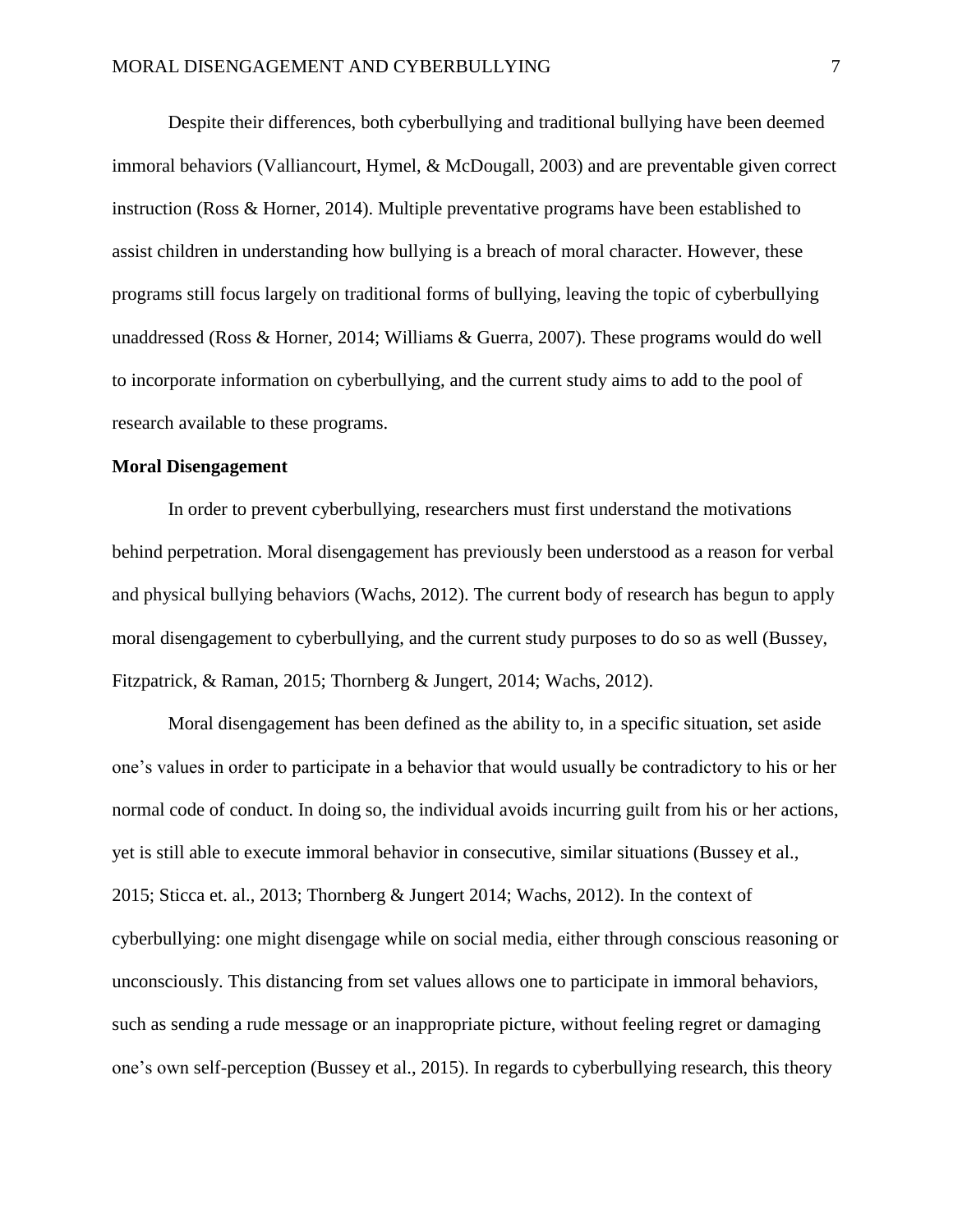seems to be one of the more successful in explaining reasons for perpetration, though the body of empirical work supporting this theory is limited. Wachs (2012) posits that because of online anonymity and singular or chance interaction with victims, online and electronic sources of communication make it easier for individuals to morally disengage, and so rates of moral disengagement are higher among cyberbullies. Given the potential success of moral disengagement in explaining cyberbullying behaviors, the current study aims to gather information on moral disengagement behaviors in order to compare them to the occurrence of cyberbullying participation.

#### **Positive Attitudes**

Recent studies have revealed that positive attitudes towards cyberbullying are a strong predictor of cyberbullying behavior (Barlett & Gentile, 2012). Previous research has found that there tends to be a positive correlation between the combination of positive attitudes regarding cyberbullying coupled with positive reinforcement and increased immoral behavior (Barlett & Gentile, 2012; Heirman & Walrave, 2012). In addition, other studies have revealed that participants tend to hold more lenient attitudes towards cyberbullying perpetration in comparison to traditional bullying, especially as students grew older (Barlett & Gentile, 2012; Bussey, Fitzpatrick, & Raman, 2015). Such results indicate that prevention programs need to directly address the issue of cyberbullying as well as change their curriculum for specific age groups in order to change attitudes and affect antisocial behaviors. In order to support previous research, the current study also aims to gather data on cyberbullies' motivations and attitudes and compare the data alongside moral disengagement. Given that moral disengagement releases a person from incurring guilt for their actions, it is very likely that cyberbullies may maintain high positive attitudes towards cyberbullying through the employment of moral disengagement.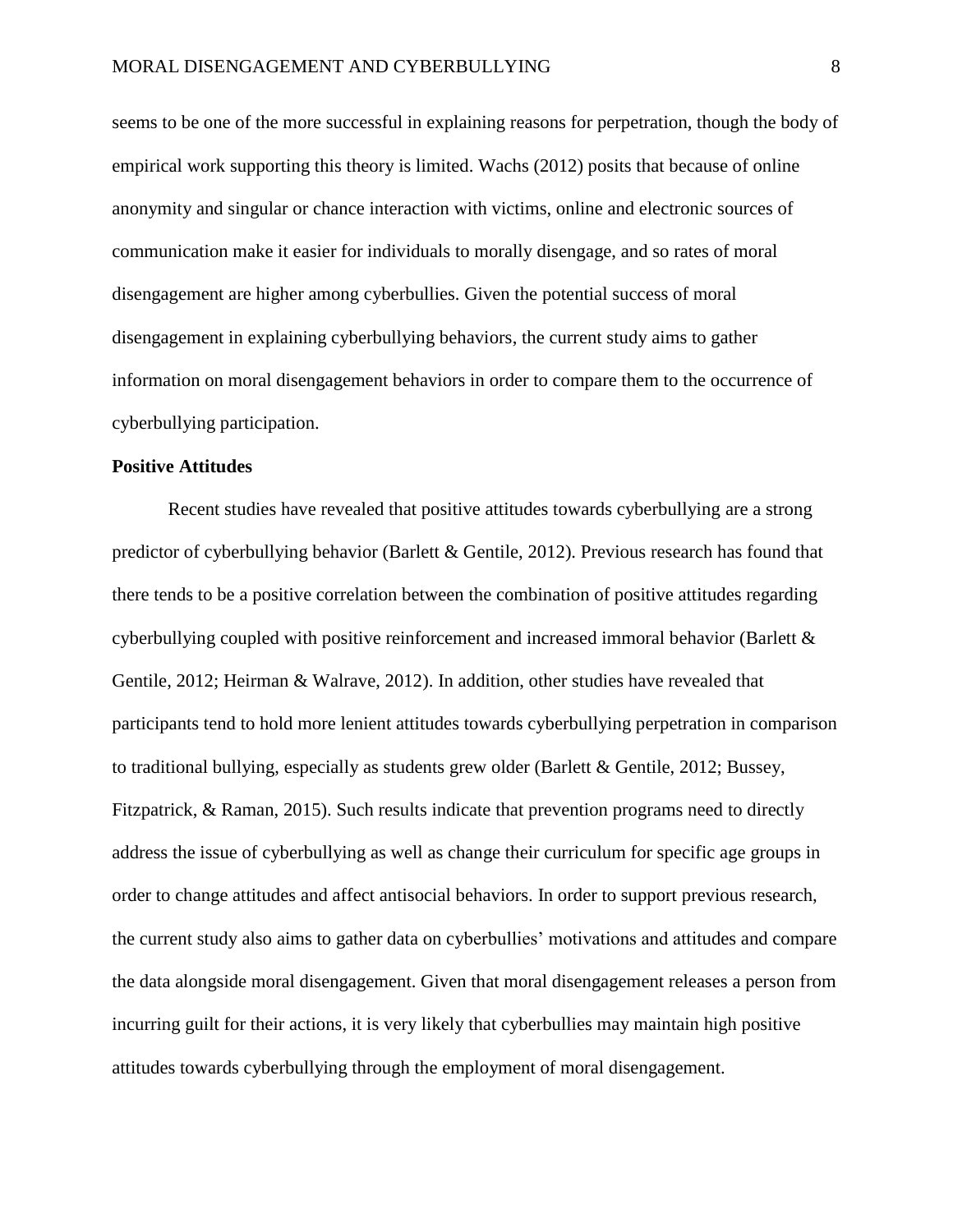# **Current Study**

The goal of the current study is to foster a better understanding of why individuals engage in acts of cyberbullying. In particular, it aims to gather data on cyberbullies' motivations and attitudes. It postulates that moral disengagement in relation to cyberbullying perpetration is mediated by positive attitudes towards cyberbullying. Moral disengagement occurs in specific settings. If an individual sees the online environment as hostile, he or she will most likely not disengage. Thus, it is necessary for an individual to hold positive opinions about cyberbullying in order for moral disengagement and cyberbullying behaviors to be linked. In addition, the greater the tendency to morally disengage in an online setting, the less guilt a cyberbully will experience, in effect reinforcing her actions and helping maintain a stable perception of her selfworth. The confidence derived from a stable self-worth and successful bullying then serves to increase positive attitudes towards cyberbullying, which are known to predict rates of cyberbullying in individuals.

We therefore hypothesized that: (1) higher moral disengagement scores will be positively correlated with higher frequencies of engaging in cyberbullying, (2) positive attitude scores will be positively correlated with higher frequencies of engaging in cyberbullying, and (3) positive attitudes towards cyberbullying will mediate links between moral disengagement and frequency of engaging in cyberbullying.

### **Method**

# **Participants**

The initial sample consisted of 115 undergraduate college students over the age of 18 years. One outlier was removed from the data set (MMD Outlier Score =  $63.00, M = 42.61, SD =$ 6.25) as it was over three standard deviations from the mean. The final sample consisted of 114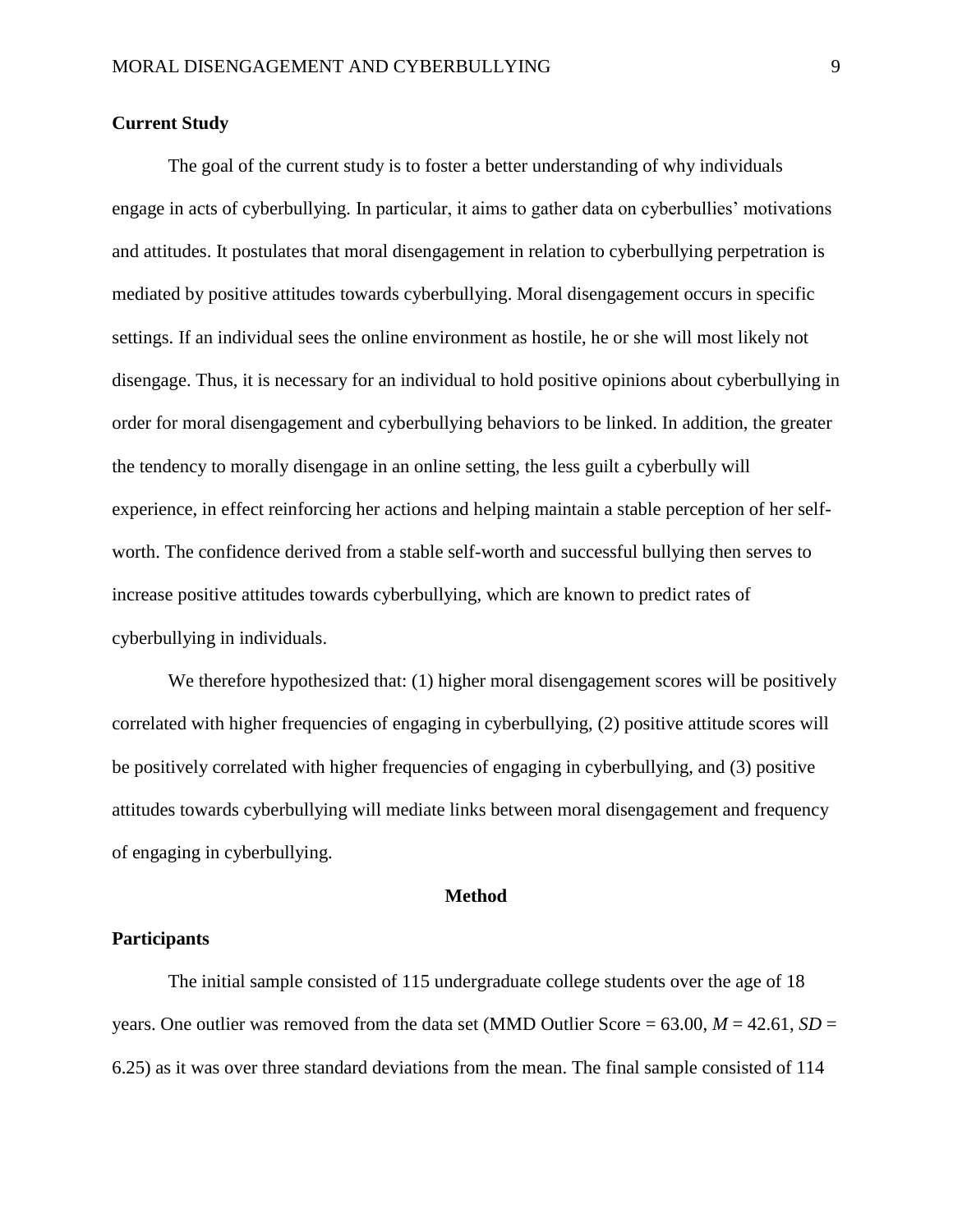students (82 female, 32 women,  $M_{\text{age}} = 19.05$  years) recruited from a private university in Southern California. The majority of participants were Caucasian (60%) and Asian American (15.8%). All participants were drawn from lower level, general education psychology classes. **Materials**

**Cyberbullying Perpetration Measure (CPM).** This questionnaire is a measure of cyberbullying perpetration behaviors (Calvete, Orue, Estevez, Villardon, & Padilla, 2010). The questionnaire consists of 16 items that measure different forms of cyberbullying discovered in previous research including pretending to be someone else online or sending threats over messaging (Calvete et al., 2010). For each item participants rated the frequency of their actions using a Likert scale ranging from (0) never to (1) sometimes to (2) often. Possible scores ranged from 0 to 31 with higher scores indicating greater frequency of bullying. Some questions asked for specific written examples in order to better grasp the motivations and situation behind the participants' behavior, so as not to misinterpret actions that were not malicious in nature. For example, item 10 states "Recording a video or taking pictures by cell phone while someone hits or hurts another person. If so, describe:" (Calvete et al., 2010). Written answers were not given a score and if the answers were not related to cyberbullying, the participants' rating was changed to a 0. Free-response answers were not considered in subsequent analysis as we were not concerned with researching specific types of cyberbullying but rather frequency of events. A single factor model loaded each item between 0.90 and 0.99, and alpha coefficient  $= 0.96$ (Calvete et al., 2010).

**Positive Attitudes towards Cyberbullying Questionnaire (PATC).** A modified version of the PATC was used to measure how students felt towards cyberbullying (Barlett & Gentile, 2012). The 9 items reflect feelings of either indifference towards or participation in instances of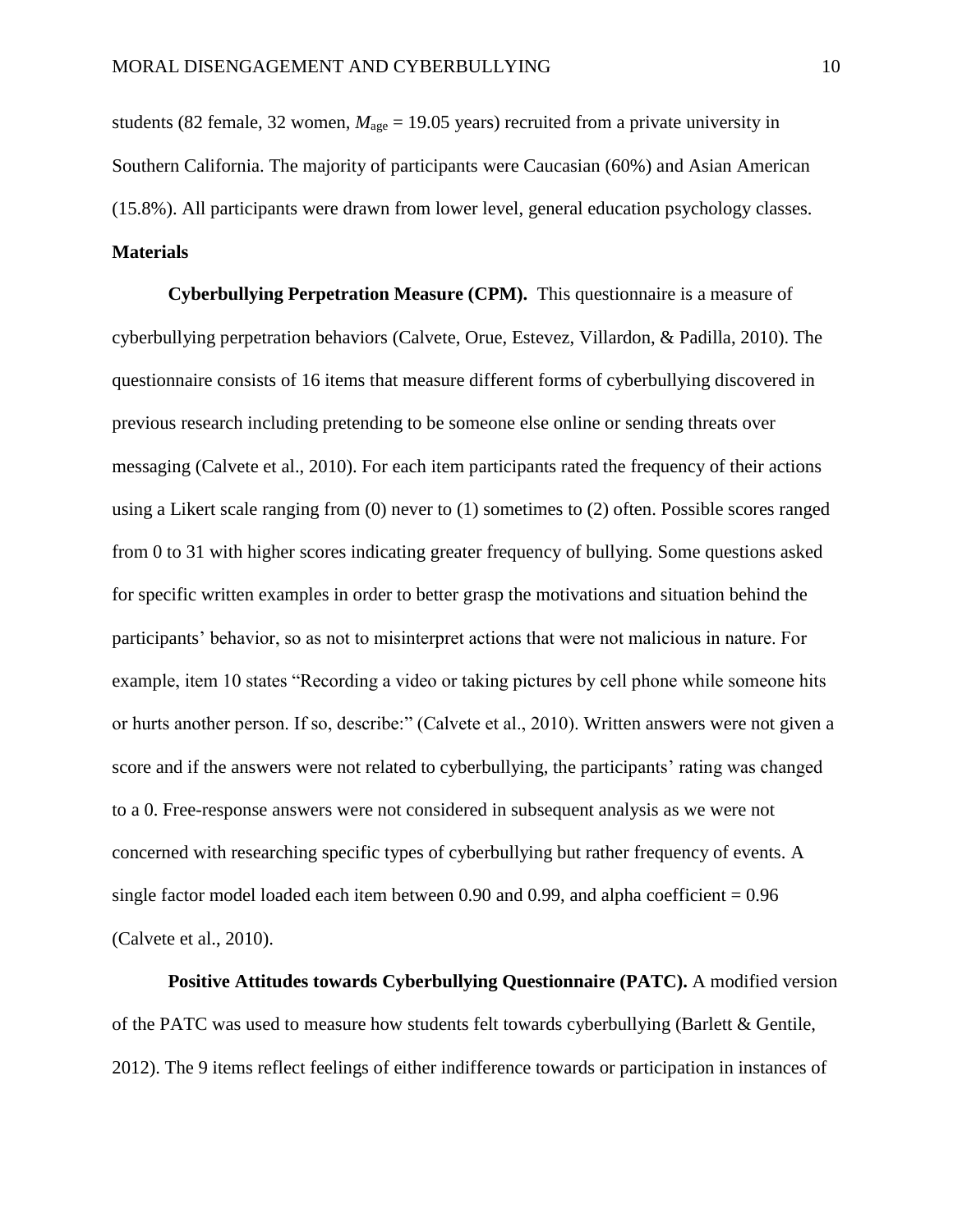cyberbullying. One example is "it makes me feel good to send texts that make fun of others" (Barlett & Gentile, 2012). Items referencing MySpace and Facebook were changed to include only Facebook as we found MySpace to be irrelevant among today's current generation. The participants rated their attitudes towards cyberbullying based on a five point Likert Scale ranging from (1) strongly agree to (5) strongly disagree. Scores ranged from a 9 to 45. Low scores indicate that an individual holds more positive attitudes towards cyberbullying. The PATC's normative sample had an alpha coefficient  $= .76$  (Barlett & Gentile, 2012).

**The Mechanisms of Moral Disengagement Scale (MMD).** The MMD was developed in order to measure a child's susceptibility to participating in moral disengagement, which is the selective disengagement from moral conduct, allowing for an individual to act outside of his or her values without damaging his or her self-perception (Bandura, Barbaranelli, Caprara, & Pastorelli, 1996). The 32 items represent 8 sub-scales which include 4 questions each, to address the 8 mechanisms of moral disengagement: (1) moral justification, (2) euphemistic language, (3) advantageous comparison, (4) displacement of responsibility, (5) diffusion of responsibility, (6) distorting consequences, (7) attribution of blame, and (8) dehumanization. The items cover situations that include damage to property, verbal and physical abuse, and deception. One example is "teasing someone does not really hurt them" (Bandura et al., 1996). Items were rated on a three-point Likert scale ranging from (1) disagree to (2) neutral to (3) agree. Possible scores ranged from 32 to 96. A higher score indicates a higher likelihood to participate in moral disengagement. The MMD normative sample had an alpha reliability coefficient = .82 (Bandura et al., 1996).

# **Procedure**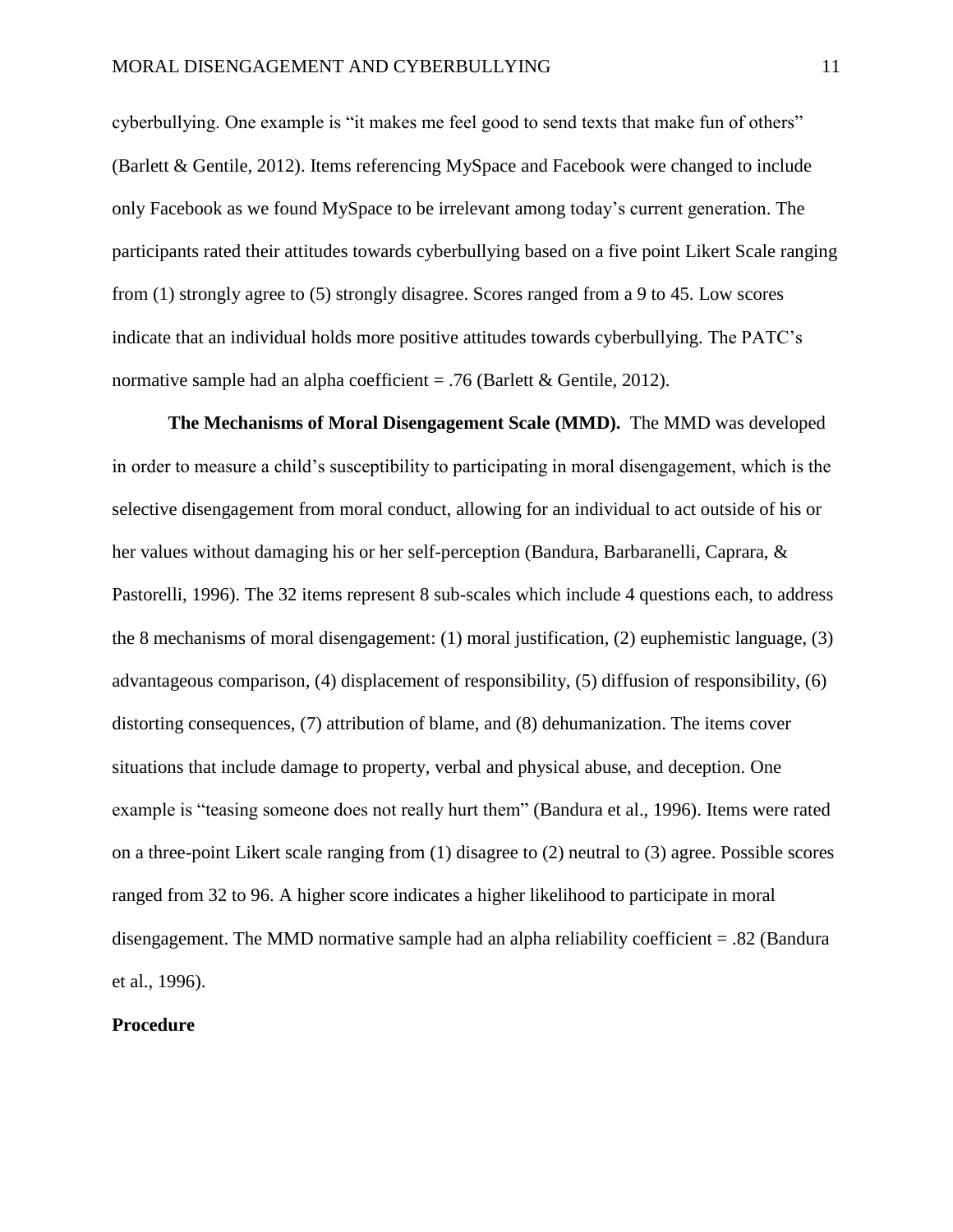The students signed a consent form which informed them of the study and acknowledged their right to withdraw. The study was conducted in the university's computer lab with groups of 5 to 15 students and also made available to take online. The three online surveys were hosted through the university's research system and administered in the following order: CPM, PATC, and then MMD, taking up to about 15 minutes to complete. Students were encouraged not to talk amongst themselves. They were given the option to discontinue the study at any time. Students who participated were rewarded credit towards a research requirement.

#### **Results**

## **Preliminary Analyses**

**Sex differences.** Descriptive statistics were examined for scores on the CPM, PATC, and MMD. T-test were conducted to examine sex differences on scores for the CPM, PATC, and MMD (See Table 1). Males ( $M = 2.5$ ,  $SD = 2.31$ ,  $n = 32$ ) cyberbullied significantly more often than females (M = 1.60, SD = 1.89,  $n = 82$ ),  $t = -2.146 p < .05$ . They were also found to have more lenient attitudes towards cyberbullying ( $M_{\text{males}} = 19.09$ ,  $M_{\text{females}} = 16.35$ ) and participation in moral disengagement ( $M_{\text{males}} = 45.72$ ,  $M_{\text{females}} = 41.39$ ). As males were found to have significantly higher scores on all of the dependent variables, sex was controlled for in the mediation analyses.

**Internal consistency and split-half reliabilities.** Cronbach's alpha was calculated for each scale using data from all participants  $(n = 114)$  in order to determine internal consistency reliability. Alpha values for the current study's scales were lower than reported normative sample alpha values (CPM alpha coefficient = .670, PATC alpha coefficient = .674, MMD alpha coefficient =  $.806$ ).

#### **Mediation Analyses**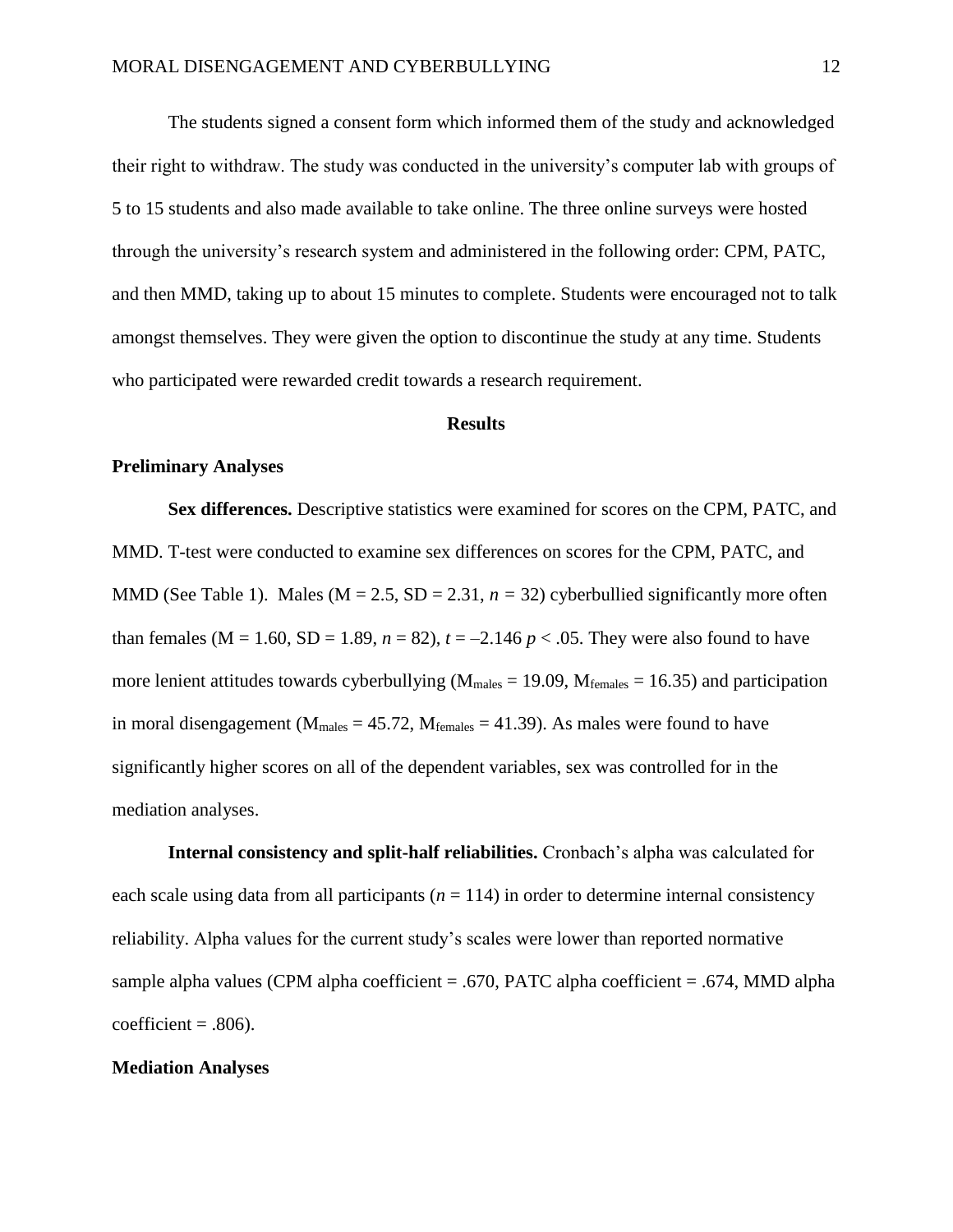Regression analyses were conducted according to Baron and Kenny's mediation model (1986) and modeled after Kenny's Four Step Mediation (2014). The method requires:

- 1. The causal variable (*X*) be correlated with the outcome (*Y*), establishing through a statistically significant regression coefficient that there is an effect that can be mediated.
- 2. The causal variable (*X*) be significantly correlated with the mediator (*M*), establishing a link between the two.
- 3. The mediator (*M*) affects the outcome (*Y*). This is done by using *M* as a predictor of *Y* while controlling for *X* to establish the effect of the mediator on the outcome.
- 4. To establish partial mediation by *M* on the relationship between *X* and *Y*, the regression coefficient for *X* must be statistically significant. If a non-significant beta is also achieved for *X* on *Y,* the effect is completely mediated.

In the current study, *X* was represented by the MMD, *Y* by the CPM, and *M* by the PATC. The regression model compared two continuous predictors, the MMD and PATC, on a continuous outcome measure of CPM.

**Variables meeting the preconditions for mediation.** Correlation analysis were conducted between the CPM, PATC, and MMD using data from all participants ( $n = 114$ ) in order to determine whether preconditions for mediation analyses were met (see Table 2). PATC and CPM scores were positively correlated  $(r = .442, p < .01)$ , as well as CPM and MMD scores  $(r = .199, p < .05)$ . There was a strong positive correlation between MMD and PATC scores (*r*  $= .591, p < .01$ ). Statistically significant Pearson correlations were obtained between all scales, indicating satisfaction of all preconditions.

**Mediation conditions.** Several regression analyses were conducted to determine the mediation effects of PATC scores on the relationship between MMD and CPM scores and sex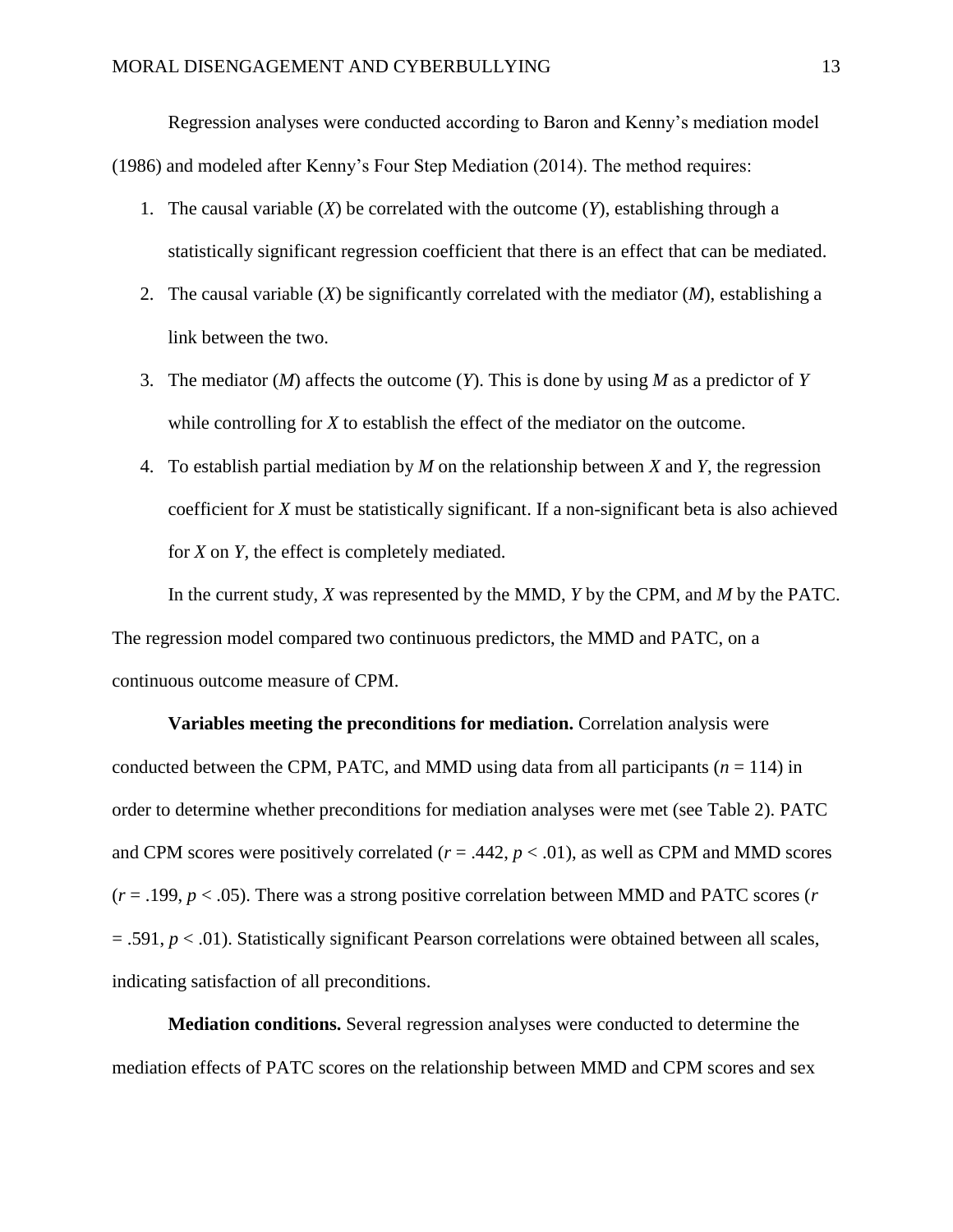was controlled for in all models. MMD regressed onto CPM with statistical significance, indicating there was a relationship between moral disengagement and cyberbullying behaviors that could be mediated ( $R = .246$ ,  $p < .05$ ). MMD also regressed significantly onto PATC, establishing a link between the two predictors (*R =* .596*, p* < .001). A large, positive correlation was found between CPM and the optimal linear combination of predictors  $(R = .462, p < .001)$ , such that as self-reported cyberbullying behaviors increased, so did individuals' positive attitudes towards cyberbullying and moral disengagement. In the final regression model, moral disengagement was not statistically significant  $(B = -0.041, p = 0.250)$ , resulting in complete mediation by positive attitudes toward cyberbullying. These results indicate participation in moral disengagement does not necessarily predict cyberbullying behaviors; though when coupled with positive attitudes it may make an individual more inclined towards such.

#### **Discussion**

The goal of the current study was to examine the relationship between positive attitudes about cyberbullying, moral disengagement, and cyberbullying behaviors. Based off previous research indicating links between moral disengagement and cyberbullying behaviors, the researchers hypothesized that higher moral disengagement scores would be positively correlated with higher frequencies of engaging in cyberbullying (Bussey, Fitzpatrick, & Raman, 2015; Thornberg & Jungert, 2014; Wachs, 2012). Findings from the current study support previous research, indicating that there is a high chance moral disengagement may play some role in the frequency of cyberbullying behaviors.

The researchers' second hypothesis, that positive attitudes would be correlated with more frequent cyberbullying behaviors, based off previous research that indicated a strong link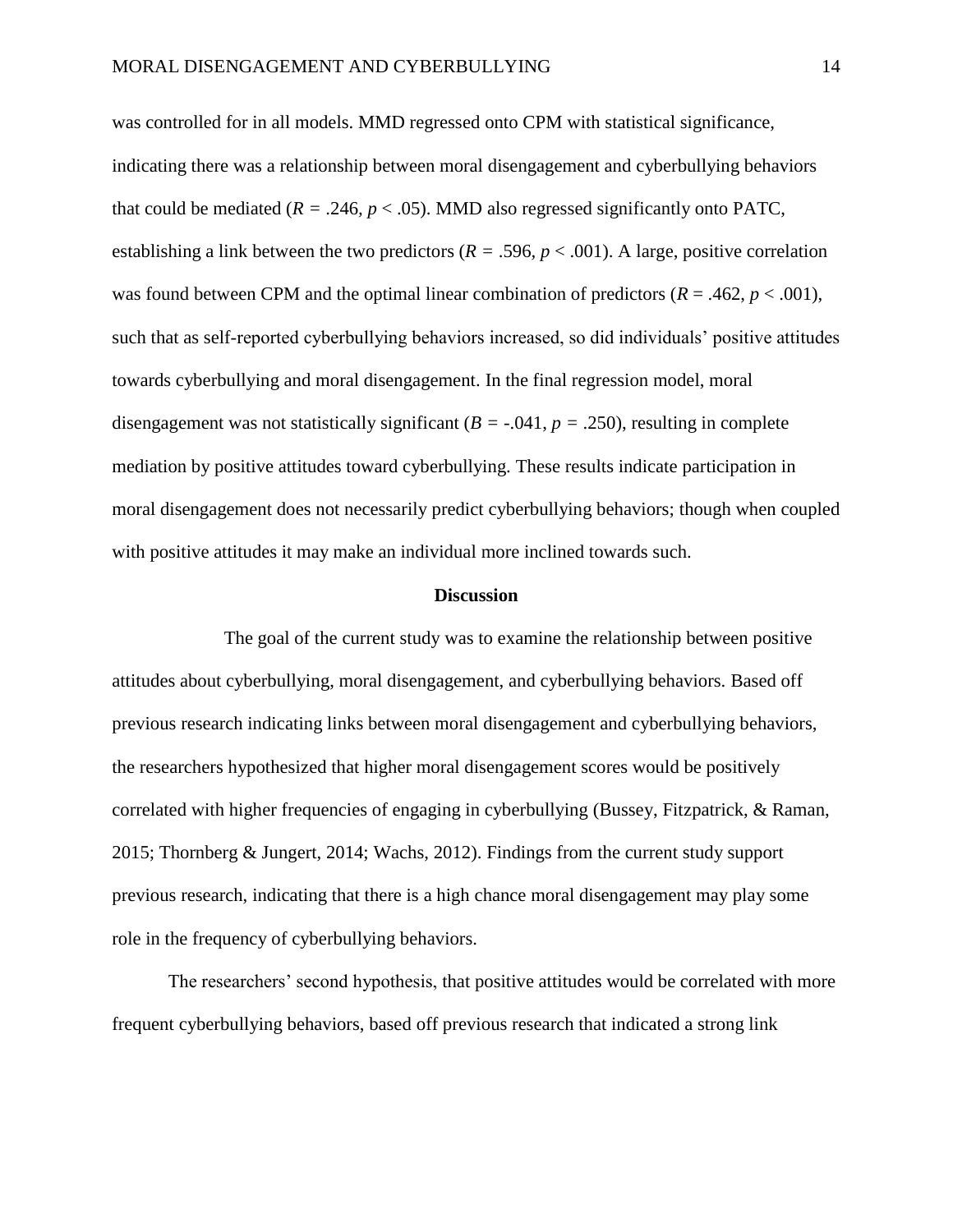between the two, especially in older students, was also supported by the current study (Barlett  $\&$ Gentile, 2012; Heirman & Walrave, 2012).

The final hypothesis, that positive attitudes would fully mediate links moral disengagement and cyberbullying was supported by the current research, indicating that the involvement of moral disengagement on cyberbullying behaviors may not be as simple as previously believed (Bussey, Fitzpatrick, & Raman, 2015; Thornberg & Jungert, 2014; Wachs, 2012). As evidenced by the mediation model, it is possible that moral disengagement cannot be regarded as a predictor of cyberbullying, unless also present with positive attitudes towards cyberbullying. Without this combination, moral disengagement, as it stands alone, is not an accurate predictor of cyberbullying behaviors. The current study's mediation model is a good example of how predictors of traditional bullying behaviors do not always carry over to cyberbullying behaviors. This study is only a small, yet integral part in understanding the diversity of factors underlying cyberbullying behaviors; it illustrates not only the variety but also the interplay between variables.

Findings from the current study did not support previous statements which referenced the amount of time spent online as a predictor of cyberbullying behaviors. (Sticca, Ruggieri, Alsaker, & Perren, 2013) The current study however, did support conjectures from previous literature which indicate that males are more likely to report higher cyberbullying perpetration behaviors than females (Williams & Guerra, 2007). These findings matched previous research related to gender and age differences (Barlett & Gentile, 2012; Bussey, Fitzpatrick, & Raman, 2015). However, our findings were not consistent with previous findings stating a difference in cyberbullying behavior between ages. This may be in part a result of testing an older, more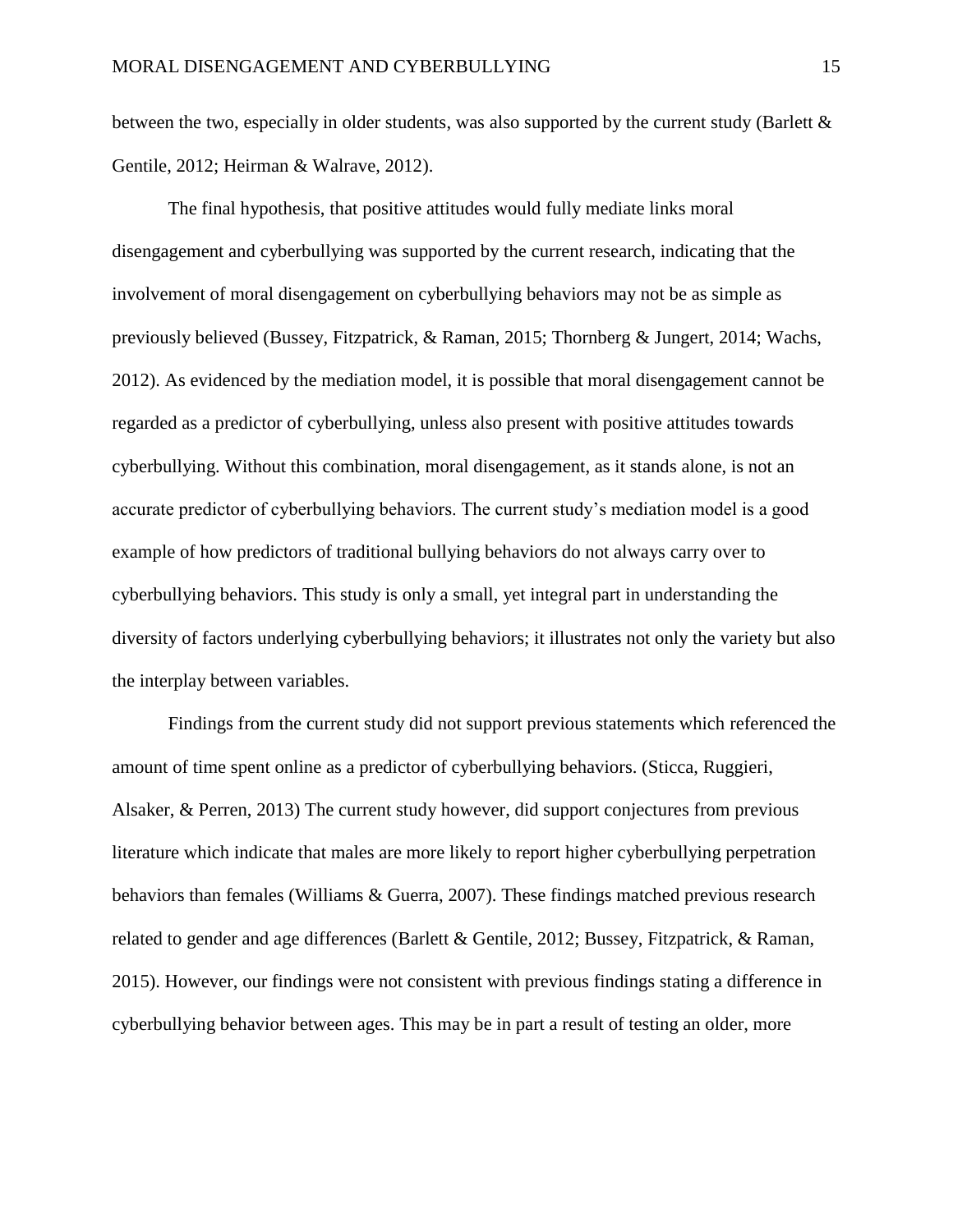mature population - there is less variance between ages and individual's internal convictions may be more stable (Barlett & Gentile, 2012; Bussey, Fitzpatrick, & Raman, 2015).

### **Limitations**

There are several limitations which could have affected the findings of the current study, including a somewhat limited sample size  $(n = 114)$  and diversity in population, as most participants were wealthy Caucasian students attending a private college. Further research including a more diverse sample would increase the generalizability of these findings. Regarding the cyberbullying scales, future research could include a more comprehensive analysis of cyberbullying perpetration in order to better understand specific subcategories of cyberbullying and provide an in-depth look at the varying components of a very broad topic. Another potential limitation to the current study might be the low inter-reliability scores within the scales, which would have resulted in data that did not accurately represent the construct, such as cyberbullying behaviors. This issue could be resolved by simply using similar measures to test the same three constructs.

### **Research Implications**

Future researchers may find it beneficial to further investigate the relationship between moral disengagement and cyberbullying. Though the body of work regarding moral disengagement and traditional bullying is substantial, as previous research has shown, not all underlying reasons for traditional bullying are applicable to cyberbullying and future research would do well to expand the body of literature supporting the connections between the two topics. As the measure for moral disengagement assessed only the classical definition (Bussey et al., 2015), researchers could look into moral disengagement techniques specific to cyberbullying and the explicit implications from participation. Building off the current findings, the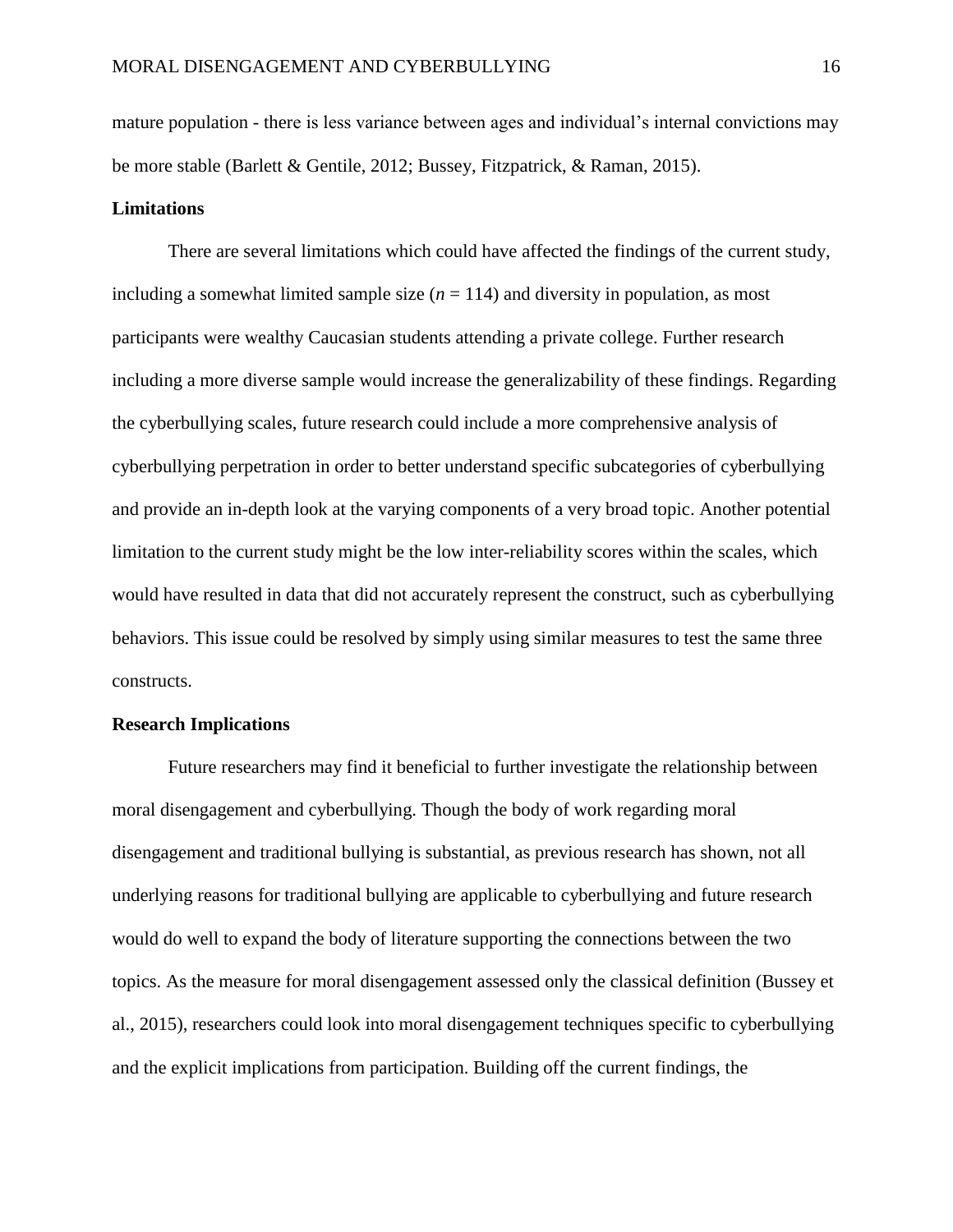malleability of attitudes towards cyberbullying, and whether that produces a change in students' behavior, could also be another area of study.

## **Clinical & Policy Implications**

Clinical implications include the spread of awareness and education in moral disengagement. Schools and private counselors should take the current study into account when addressing cases of bullying, especially when working with perpetrators. Testing for moral disengagement and addressing this topic during sessions may help in redirecting deviant or destructive behavior. In addition, school wide education on the concepts comprising moral disengagement and its harmful effects may contribute to reduction of positive attitudes about cyberbullying, especially when presented to a younger, more impressionable audience.

Researchers and school administrators should take the current findings into serious consideration. Because of the sensitive nature of the subject and growing reports of perpetration, it is important that school administrators and teachers find a way to educate students on moral behavior and reduce instances of cyberbullying. The current study provides a foundation upon which to build prevention and awareness programs: those looking to develop anti-bullying campaigns should take the current findings, along with related subject matter, into consideration. In creating curriculum, the negative effects and repercussions of cyberbullying should be emphasized in order to prevent the proliferation of positive attitudes. In attempting a holistic eradication of bullying behaviors, moral disengagement should also be addressed. Bullying, in all its forms, is not something that can be solved overnight. Rather, it takes the slow changing of perceptions, behaviors, and culture in order to address what has become a global issue.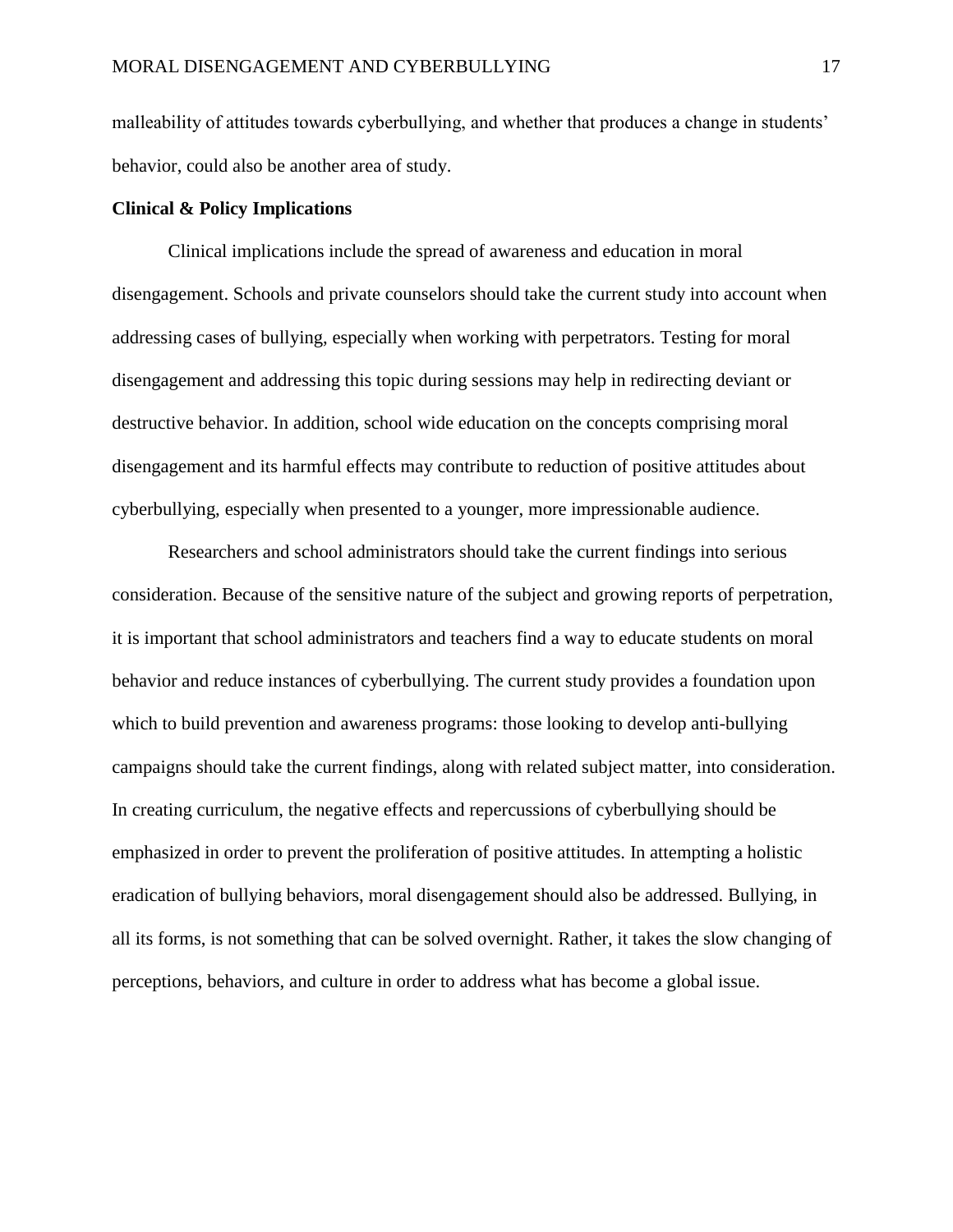#### References

- Bandura, A., Barbaranelli, C., Caprara, G. V., & Pastorelli, C. (1996). Mechanisms of moral disengagement in the exercise of moral agency. *Journal of Personality and Social Psychology, 71*(2), 364-374. doi: [http://dx.doi.org/10.1037/0022-3514.71.2.364](http://psycnet.apa.org.lib.pepperdine.edu/doi/10.1037/0022-3514.71.2.364)
- Barlett, C. P. & Gentile, D. A. (2012). Attacking others online: The formation of cyberbullying in late adolescence. *Psychology of Popular Media Culture*, *1*(2), 123-135. doi: 10.1037/a0028113
- Baron, R. M. & Kenny, D. A. (1986). The moderator-mediator variable distinction in social psychological research: Conceptual, strategic, and statistical considerations. *Journal of Personality and Social Psychology, 51*(6), 1173-1182. doi: [http://dx.doi.org/10.1037/0022-3514.51.6.1173](http://psycnet.apa.org/doi/10.1037/0022-3514.51.6.1173)
- Bussey, K., Fitzpatrick, S., & Raman, A. (2015). The role of moral disengagement and selfefficacy in cyberbullying. *Journal of School Violence, 14*(1), 30-46. doi: 10.1080/15388220.2014.954045
- Calvete, E., Orue, I., Estevez, A., Villardon, L., & Padilla, P. (2010). Cyberbullying in adolescents: Modalities and aggressors' profile. *Computers in Human Behavior, 26*(5), 1128-1135. doi: [http://dx.doi.org/10.1016/j.chb.2010.03.017](http://psycnet.apa.org.lib.pepperdine.edu/doi/10.1016/j.chb.2010.03.017)
- Copeland, W. E., Wolfe, D., Lereya, S. T., Shanahan, S., Worthman, C., & Costello, E. J. (2014). Childhood bullying involvement predicts low-grade systemic inflammation into adulthood. *Proceedings of the National Academy of Sciences of the United States of America, 111*(21), 7570-7575. doi: 10.1073/pnas.1323641111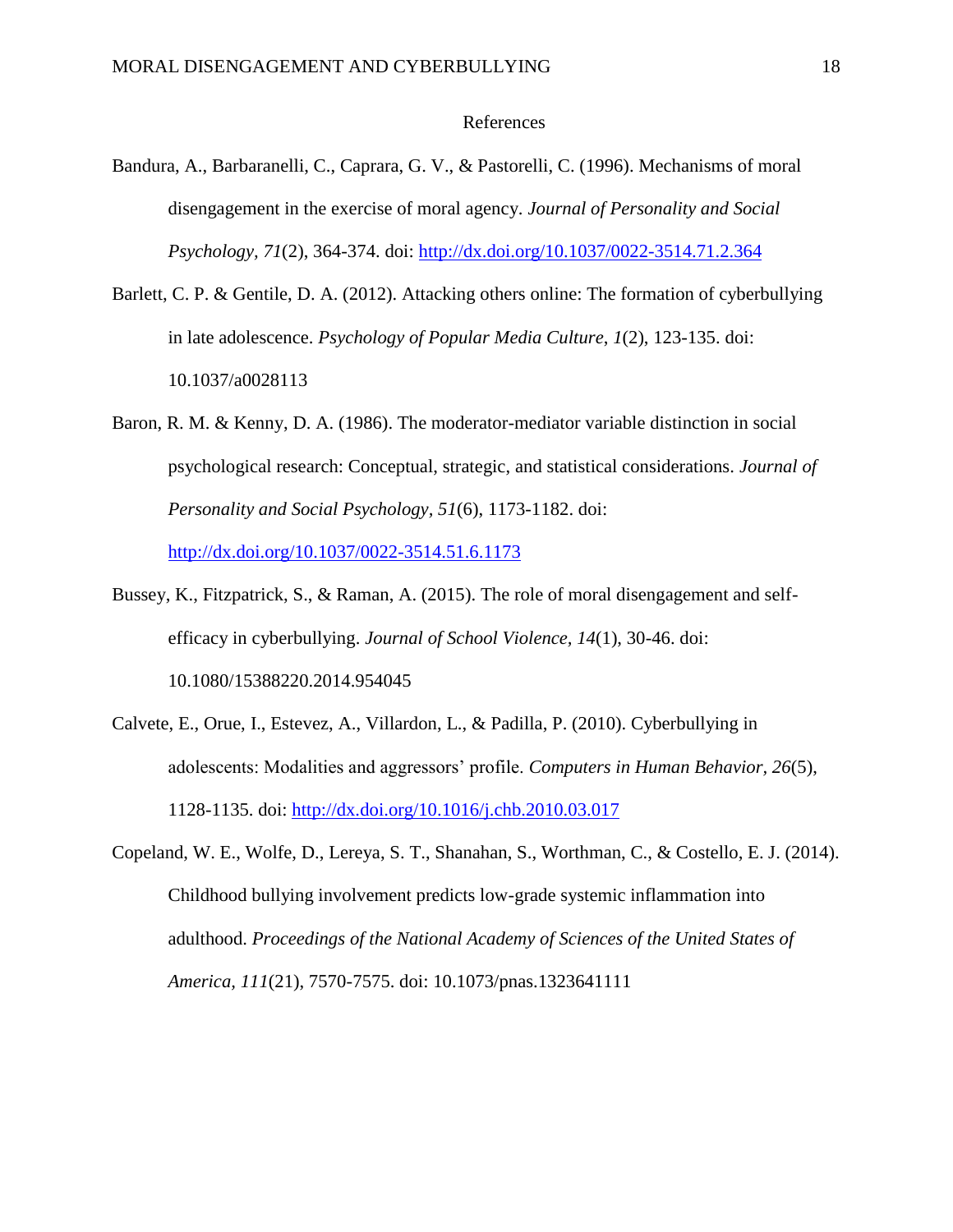- Doane, A. N., Pearson, M. R., & Kelley, M. L. (2014). Predictors of cyberbullying perpetration among college students: An application of the theory of reasoned action. *Computers in Human Behavior, 36,* 154-162.
- Hansen, A. M., Hogh, A., & Persson, R. (2011). Frequency of bullying at work, physiological response, and mental health. *Journal of Psychosomatic Research, 70,* 19-27. doi: 10.1016/j.jpsychores.2010.05.010
- Heirman, W. & Walrave, M. (2012). Predicting adolescent perpetration in cyberbullying: An application of the theory of planned behavior. *Psychothema, 24*(4), 614-620.
- Kenny, D. A. (2014, October 29). *Mediation.* Retrieved from http://davidakenny.net/cm/mediate.htm#BK
- Kowalski, R. M. & Limber, S. P. (2007). Electronic bullying among middle school students. *Journal of Adolescent Health, 41*, S22-S30. DOI: 10.1016/j.jadohealth.2007.08.017
- Mancilla-Caceres, J. F., Espelage, D., Amir, E. (2014). A computer game-based method of studying bullying and cyberbullying. *Journal of School Violence, 14*(1), 66-86. doi: 10.1080/15388220.2014.963593
- Menesini, E., Nocentini, A., & Calussi, P. (2011). The measurement of cyberbullying: Dimensional structure and relative item severity and discrimination. *Cyberpsychology, Behavior, and Social Networking, 14*, 267-274. doi: 10.1089/cyber.2010.0002
- Ortega, R., Elipe, P., Mora-Merchan, J. A., Calmaestra, J., & Vega, E. (2009). The emotional impact on victims of traditional and cyberbullying: A study of spanish adolescents. *Journal of Psychology, 217*(4), 197-204. doi: 10.1027/0044-3409.217.4.197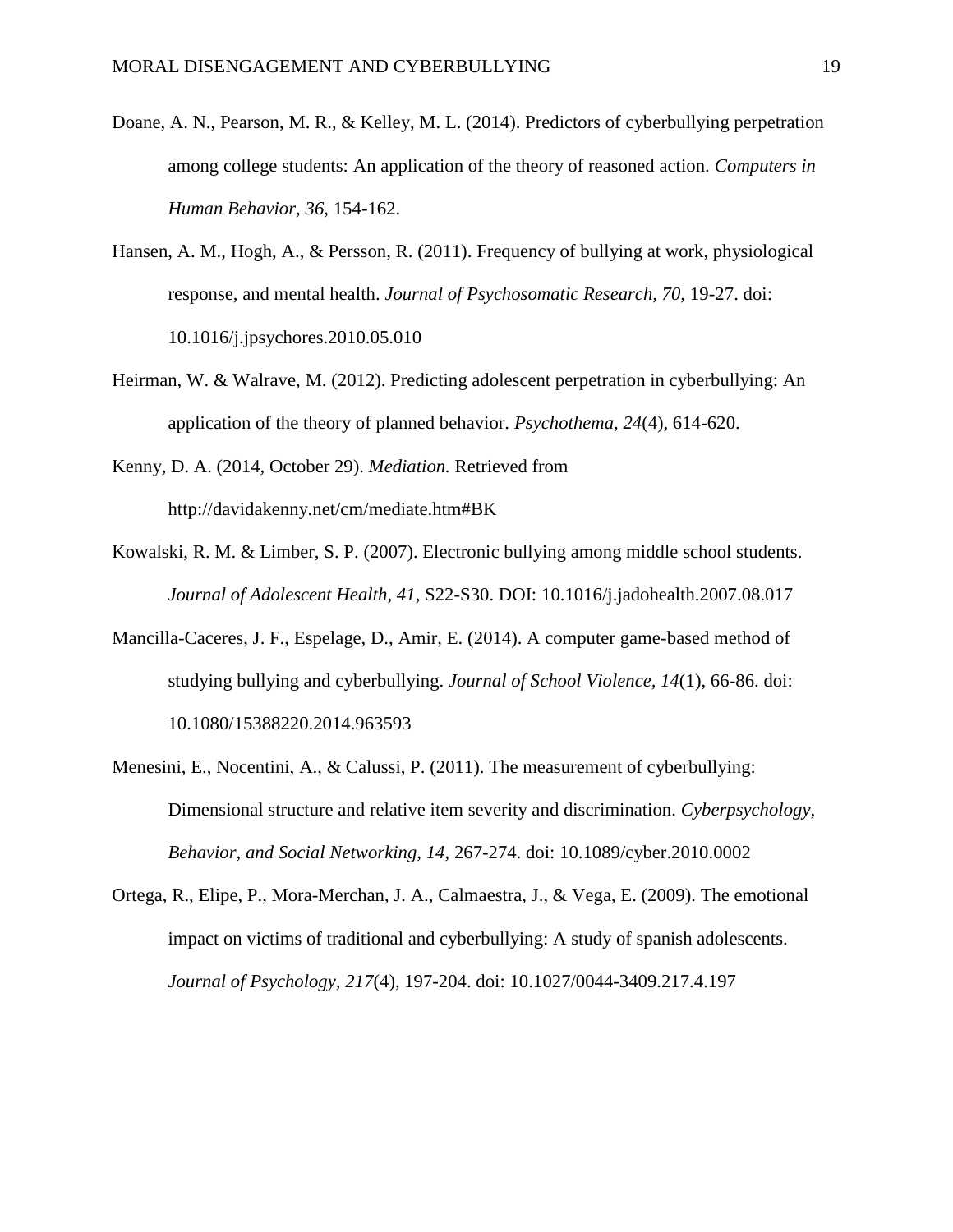- Pabian, S., & Vandebosch, H (2014). Using the theory of planned behavior to understand cyberbullying: The importance of beliefs for developing interventions. *Journal of Developmental Psychology, 11*(4), 463-477, doi: 10.1080/17405629.2013.858626
- Ross, S. W. & Horner, R. H. (2014). Bullying prevention in positive behavior support: Preliminary evaluation of third-, fourth-, and fifth-grade attitudes toward bullying. *Journal of Emotional and Behavioral Disorders, 22*(4), 225-236. doi: 10.1177/1063426613491429
- Shakoor, S., Jaffee, S. R., Bowes, L., Ouellet-Morin, I., Andreou, P., Happe, F., Moffitt, T. E., & Arseneault, L. (2012). A prospective longitudinal study of children's theory of mind and adolescent involvement in bullying. *Journal of Child Psychology and Psychiatry, 53*(3), 254-261. doi: 10.1111/j.1468-7610.2011.02488.
- Sticca, F., Ruggieri, S., Alsaker, F., & Perren, S. (2013). Longitudinal risk factors for cyberbullying in adolescence. *Journal of Community & Applied Social Psychology, 23,* 52-67. doi: 10.1002/casp.2136
- Thornberg, R. & Jungert, T. (2014). School bullying and the mechanisms of moral disengagement. *Aggressive Behavior, 40,* 99-108.
- Wachs, S. (2012). Moral disengagement and emotional and social difficulties in bullying and cyberbullying: Differences by participant role. *Emotional and Behavioral Difficulties, 17*(3-4), 347-360.
- Whittaker, E. & Kowalski, R. M. (2015). Cyberbullying via social media. *Journal of School Violence, 14*(1), 11-29. DOI: 10.1080/15388220.2014.949377
- Williams, K. R. & Guerra, N. G. (2007). Prevalence and predictors of internet bullying. *Journal of Adolescent Health, 41,* 14-21. doi: 10.1016/j.jadohealth.2007.08.018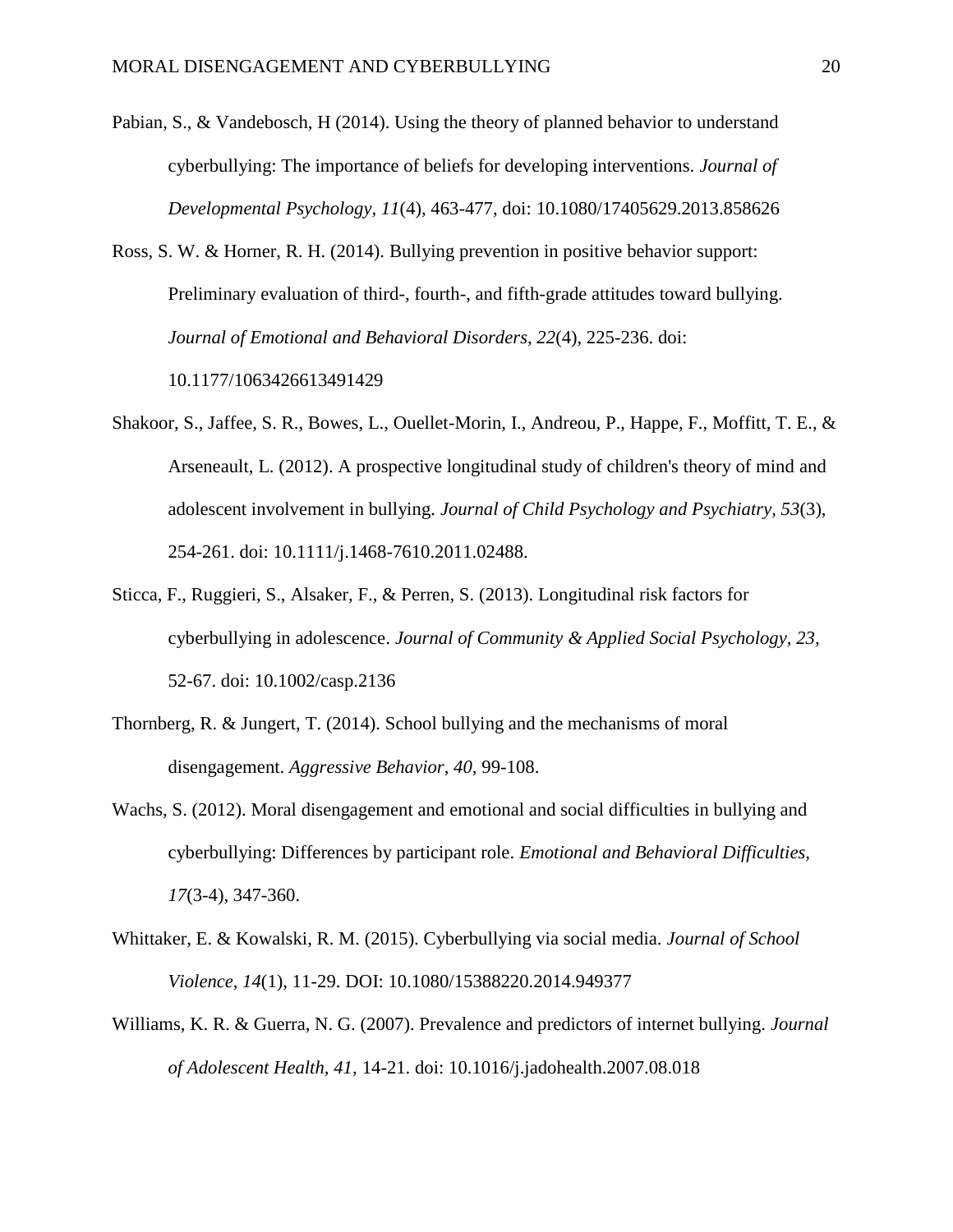- Wolke, D., Woods, S., Bloomfield, L., & Karstadt, L. (2001). Bullying involvement in primary school and common health problems. *Arch Dis Child, 85,* 197-201. doi: 10.1136/adc.85.3.197
- Valliancourt, T., Hymell, S., McDougall, P (2003). Bullying is power. *Journal of Applied School Psychology, 19*(2), 157-176. doi: 10.1300/J008v19n02\_10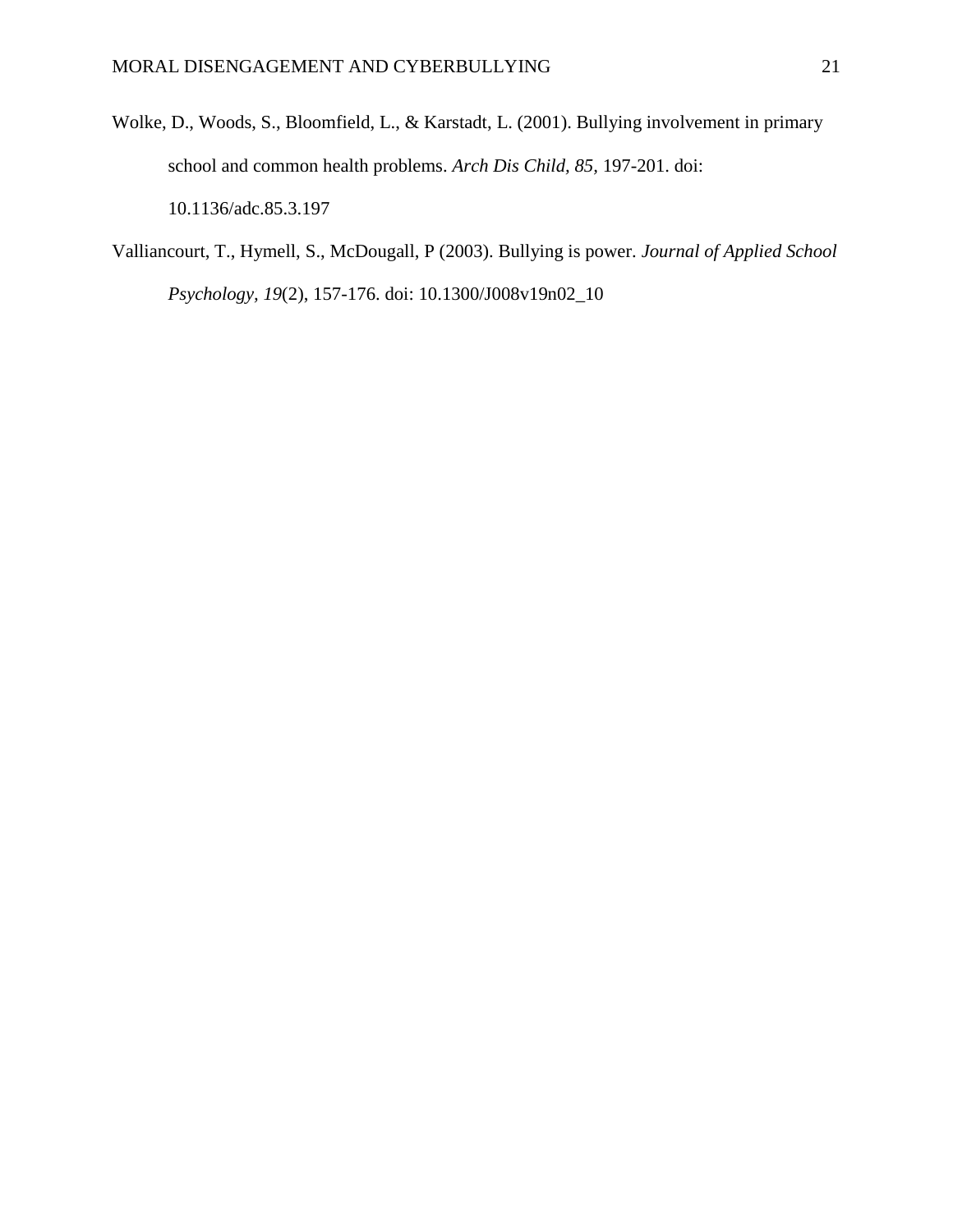# MORAL DISENGAGEMENT AND CYBERBULLYING 22

|                                                        | Mean $(SD)$         |             |                           |           |
|--------------------------------------------------------|---------------------|-------------|---------------------------|-----------|
| Variable                                               | <b>Total Sample</b> | Males       | Females                   |           |
| <b>Cyberbullying Perpetration Measure</b>              | 1.85(2.05)          | 2.5(2.31)   | 1.60(1.89)                | $-2.146*$ |
| Positive Attitudes towards Cyberbullying Questionnaire | 17.12(4.85)         | 19.09(5.81) | 16.35(4.22)               | $-2.79**$ |
| Mechanisms of Moral Disengagement Scale                | 42.61(6.25)         |             | 45.72 (6.41) 41.39 (5.78) | $-3.48**$ |

# Table 1. Sex Differences on Cyberbullying and Moral Disengagement Measures.

\**t* is significant at the 0.05 level (2-tailed).

\*\**t* is significant at the 0.01 level (2-tailed).